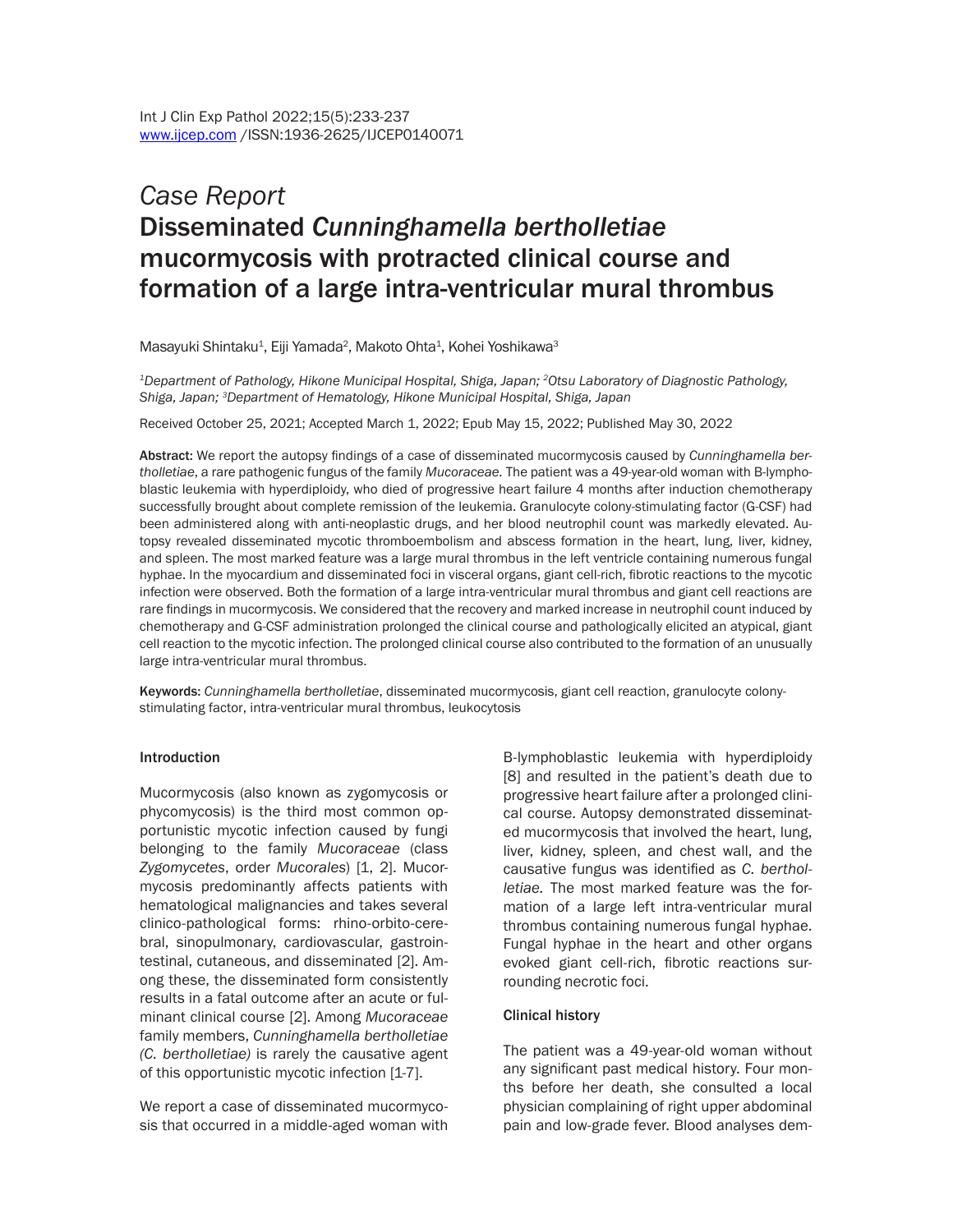

Figure 1. Gross appearance of the bisected left ventricle. A large mural thrombus adhering to the posterior wall and involving the papillary muscles and chordae tendineae was observed (center). A small abscess was noted in the left ventricular wall (arrow).

onstrated an erythrocyte count of 282×10<sup>4</sup>/μL, leukocyte count of 1,160/μL with the appearance of abnormal lymphoid cells (58%), and platelet count of 13.1×10<sup>4</sup>/μL. No lymph node swelling was noted. Bone marrow aspiration established a diagnosis of B-lymphoblastic leukemia with hyperdiploidy [8], and induction chemotherapy was started. At that time, no evidence of local or systemic infection was noted. The chemotherapy rapidly led to complete remission of the leukemia. Granulocyte colonystimulating factor (G-CSF, genetically recombinant filgrastim,  $150 \mu g/m^2$  of body surface/day, 10 days in 2 months) was also administered to improve leukopenia, and recovery of the neutrophil count was achieved in approximately 2 months. The serum G-CSF value reached 316 pg/mL (normal value: <39.0 pg/mL), and the leukocyte count increased and peaked at 91,800/μL (70% neutrophils).

However, the patient developed drug-induced hepatic dysfunction and diffuse pulmonary edema with bilateral pleural effusion. Despite prophylactic administration of anti-fungal drugs, the pulmonary edema gradually increased and a round, cavitary nodule suggestive of mycotic infection appeared in the right lower lobe 2 months prior to death. She was diagnosed with left-sided heart failure, and echocardiography and computed tomography demonstrated mitral stenosis and a mass lesion measuring 46×29 mm in the left ventricular cavity. The mass was adherent to the posterior wall and involved the papillary muscles.

Endomyocardial biopsy was conducted, but the specimen contained only fibrotic endocardium and fragments of necrotic myocardial tissue, and no fungal hyphae were detected. Although the leukemia remained in complete remission, persistent fever and frequent bouts of ventricular arrhythmia developed, and her heart failure rapidly worsened. Although she was transferred to the intensive care unit and placed under artificial respiratory control, she died of severe hemodynamic deterioration approximately 3 months after the appearance of pulmonary edema. Throughout the clinical course, serum 1, 3-β-D-glucan levels remained within the normal range.

# Pathologic findings

Autopsy demonstrated disseminated mucormycosis that formed many septic thromboemboli and caused multifocal, necrotizing, and inflammatory lesions in the visceral organs. Leukemia was in a state of complete remission, and no residual leukemic cells were found in the bone marrow, lymph nodes, or visceral organs.

On gross examination, the largest lesion was present in the heart (weighing 340 g), where a large mural thrombus of irregular shape (measuring 35×25×20 mm) was adherent to the posterior wall of the left ventricle and involved the papillary muscles and chordae tendineae (Figure 1). The cut surface of the thrombus showed an annular ring-like, laminated appearance. A discrete intra-mural abscess measuring 10 mm in diameter was also found in the left ventricular wall.

Microscopic examination revealed that the mural thrombus contained a large amount of laminated fibrin and numerous, often entangled, fungal hyphae (Figure 2A). The hyphae invaded deeply into the contiguous papillary muscles and ventricular wall, causing myocardial necrosis. In the boundary area between the necrotic and viable myocardium, a zone of fibrotic granulation tissue had formed. Inflammatory cells within granulation tissue consisted primarily of histiocytes that infiltrated the myocardial interstitium (Figure 2B). Several multinucleated giant cells of the foreign body type were admixed with mononuclear histiocytes. In the ventricular wall abscess, necrotic small arteries were found to be occluded by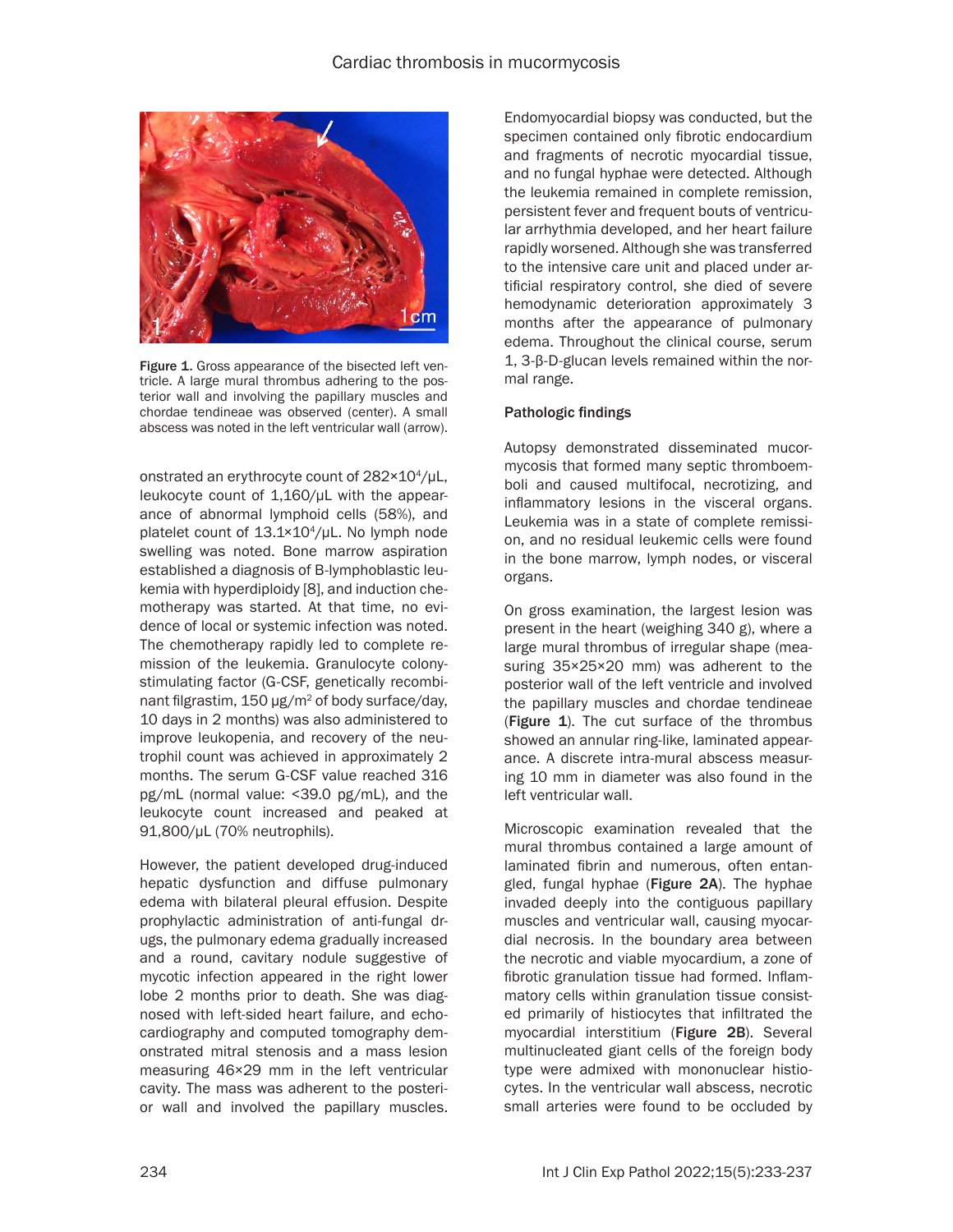# Cardiac thrombosis in mucormycosis



Figure 2. Histopathologic findings. A. Beneath the mural thrombus (T) containing many, palely basophilic fungal hyphae (arrow), a zone of necrotizing myocardial tissue (N) was observed, which was adjacent to viable myocardial tissue (M) (Left ventricle, H&E stain, scale bar 500 μm). B. Diffuse interstitial infiltration of histiocytes was observed in the myocardium adjacent to the mural thrombus (Left ventricle, H&E stain, scale bar 100 μm).



Figure 3. Histopathologic findings. A. A thromboembolus containing numerous hyphae of mucormycosis occluding the lumen of a medium-sized vein within the myocardium (Left ventricle, Grocott stain, scale bar 100 μm). B. Fibrotic tissue containing many multinucleated giant cells surrounding a necrotic focus (N). (Kidney, H&E stain, scale bar 100 μm). Some giant cells phagocytized fungal hyphae, stained pale black with Grocott stain (arrows) (Kidney, H&E-Grocott stain, scale bar 25 μm).

thromboemboli containing many fungal hyphae; in addition, multiple thrombosed vessels and scattered microscopic foci of an anemic infarct or abscess in the myocardium were observed.

The fungi formed broad, ribbon-like, and nonseptated hyphae exhibiting irregular branching at wide angles. The hyphae had thin walls that were faintly positive for a periodic acid-Schiff reaction and stained pale black with Grocott stain (Figure 3A). Genomic DNA was extracted from the fungi isolated from a portion of the cardiac thrombus taken before fixation and subjected to polymerase chain reaction (PCR) analysis. The fungi were identified as *C. bertholletiae.*

The lungs (each weighing 370 g) showed edema and bronchopneumonia, and a round nodule measuring 14 mm in diameter with a central cavitation was found in the right lower lobe. The cavity contained a small mass of necrotic lung tissue, within which many fungal hyphae had invaded the walls of small arteries. In the kidney and spleen, multiple wedge-shaped, anemic infarcts caused by mycotic thromboembolism were observed. The kidney, spleen, and liver also contained multiple microscopic abscesses with thin pyogenic membranes and containing many multinucleated giant cells (Figure 3B); however, the formation of true discrete granulomas was not observed. Some giant cells had phagocytized fungal hyphae (Figure 3B). Hematopoiesis in the bone marrow was hyperactive, and extramedullary hematopoiesis was observed in sinusoids of the liver and spleen.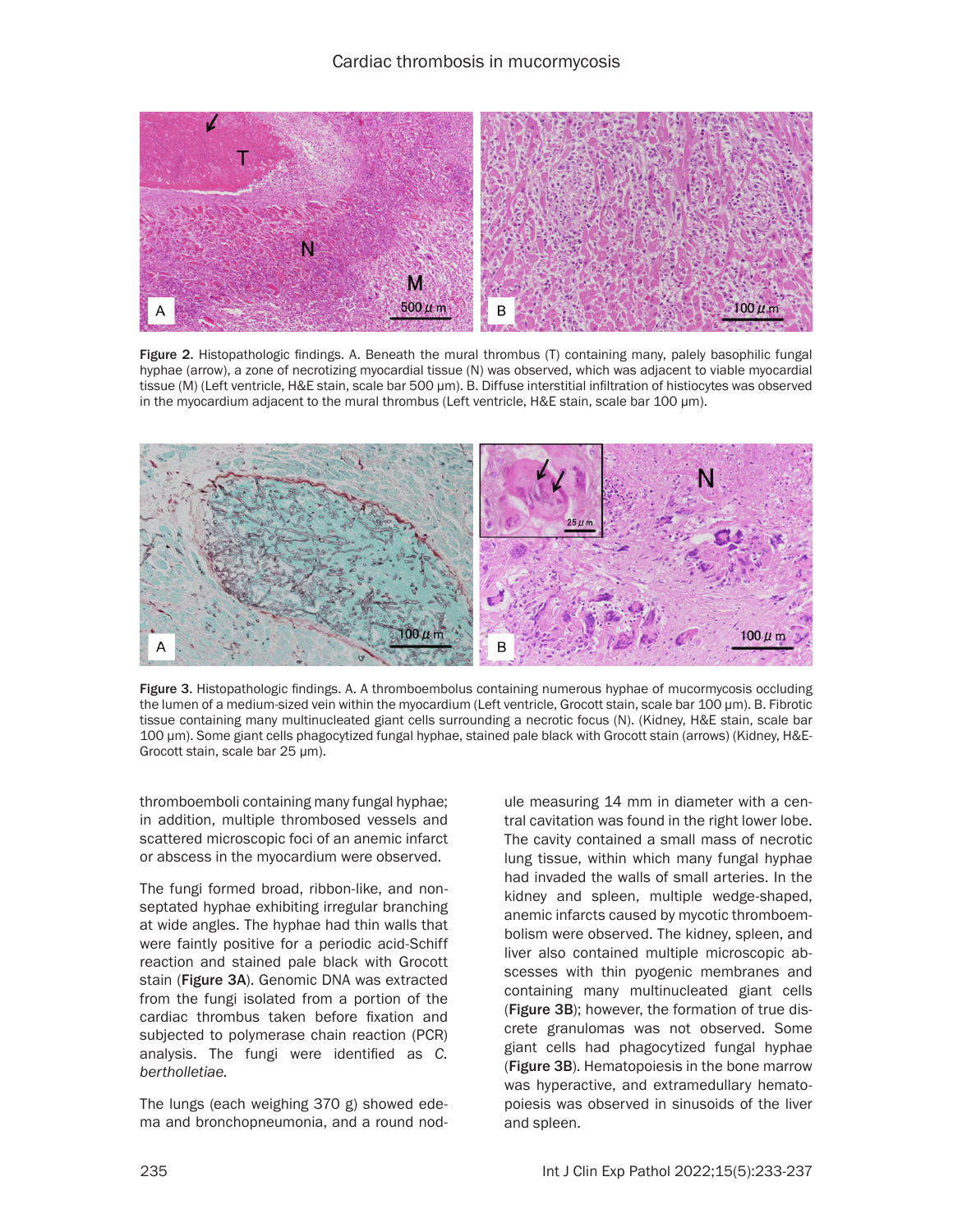# **Discussion**

Mucormycosis predominantly affects immunologically compromised patients, particularly patients who are neutropenic, patients with diabetic keto-acidosis, and patients receiving iron chelation therapy with deferoxamine for iron overload [1, 2, 5, 9]. Mucormycosis exhibits characteristic angio-invasive or angio-destructive pathologic features [9, 10]. In most cases, mucormycosis initially affects the lower respiratory tract, and fungal hyphae readily disseminate to systemic organs by a hematogenous route, where they form multiple septic thromboemboli that produce anemic or hemorrhagic infarcts or mycotic abscesses in the involved organs [1, 2, 9]. Although the heart is one of the most commonly involved organs in disseminated mucormycosis [2, 10, 11], most cardiac lesions in mucormycosis are microabscesses [10], endocarditis [6], or myocarditis [12], and the formation of intra-ventricular or intra-atrial thrombi sufficiently large to be discerned by imaging studies has only rarely been documented [3, 4, 10, 11].

The pathogenic fungus in the present case was *C. bertholletiae*. The majority of cases of mucormycosis are caused by fungi of the genera *Rhizopus* and *Absidia*, and infection by fungi of the genus *Cunninghamella* is rare [2-7, 9]. Five species of *Cunninghamella* have been described, but only *C. bertholletiae* is considered pathogenic to humans [1, 2]. Although *C. bertholletiae* is considered more virulent than *Rhizopus* species [2], *C. bertholletiae* infections comprise only 3 to 4% of mucormycosis cases [9], and reports of its pathologic features are limited [3-7]. In contrast to infection by members of the genus *Rhizopus*, in which the rhino-orbito-cerebral form is the most common, rhino-orbito-cerebral infection is less frequent in *C. bertholletiae* infection (4.7%) in comparison with the disseminated (48.8%) and pulmonary (30.2%) forms [2].

Mucormycosis complicating hematologic malignancies usually pursues a rapidly progressive clinical course ending in a fatal outcome [1, 2, 5, 7, 9]. The disease is pathologically characterized by septic thromboembolic lesions associated with extensive necrosis due to vascular occlusion by the angio-invasive fungi [4, 5, 9-11]. In the present case, however, the clinical course was protracted, and an intraventricular mass lesion (representing a mural thrombus) was detected approximately 1.5 months prior to death. McGinnis et al. reported a similar case of *C. bertholletiae* infection with a protracted clinical course (Case 1 of their series) [3]. Interestingly, that case was not iatrogenically immunocompromised and thought to have had chronic fungal infection that may have persisted for many months.

In the present case, the blood neutrophil count recovered after induction of leukemia remission following the commencement of chemotherapy and administration of G-CSF and was even markedly elevated during the subsequent clinical course. Pagano et al. conducted a univariate analysis of the prognostic factors in numerous patients with mucormycosis and found that recovery of the neutrophil count after chemotherapy was positively correlated with improved outcome [9]. Neutrophils play a critical role in protecting tissue against mucormycosis [9, 13]. Gonzalez et al. reported that administration of G-CSF in addition to liposomal amphotericin B led to recovery of blood neutrophil count and markedly improved the clinical outcome of mucormycosis [13]. In the present case, a marked elevation in blood neutrophil count was brought about by the administration of G-CSF and also presumably by the response to mycotic infection. We consider that restoration of the neutrophil count prolonged the clinical course and led to a pathologic feature unusual for mucormycosis: the formation of giant cell-rich, fibrotic reaction surrounding necrotic foci. A giant cell reaction to fungi was also observed in the above-mentioned case of McGinnis et al. [3]. In our case, prolongation of the clinical course also probably gave the mural thrombus sufficient time to grow to an unusually large size.

The present case demonstrated that *C. bertholletiae* infection can take a protracted or chronic clinical course following restoration of the neutrophil count, leading to the formation of a large mural thrombus in the heart. This case also demonstrated that the pathologic features of chronic lesions include giant cell-rich, fibrotic reactions. The paucity of lymphocytic infiltration within the lesions in this case probably reflected the post-chemotherapeutic state of leukemia in the patient.